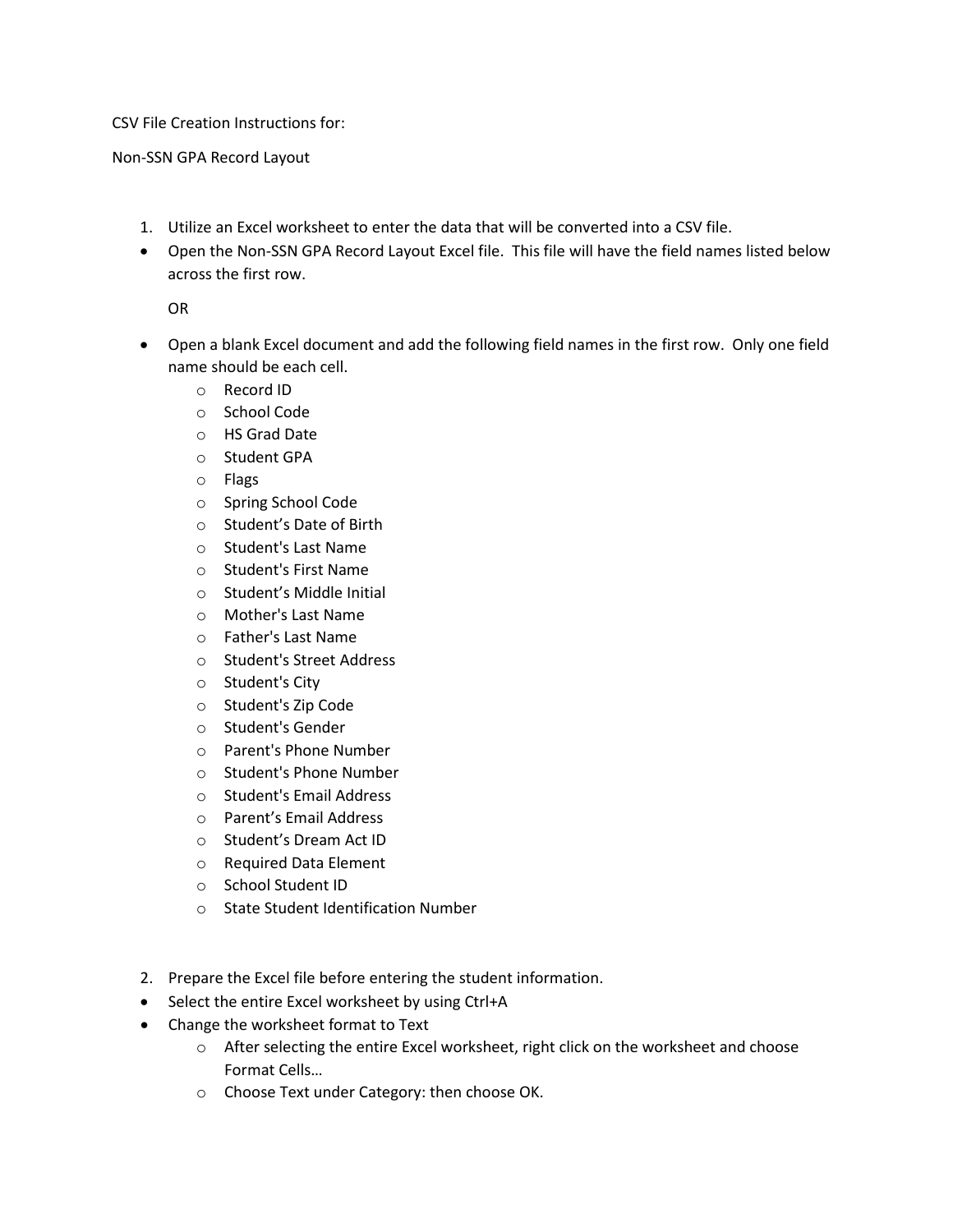- 3. Enter the student information. Use one row per student.
- Utilize the following guide to enter the appropriate cell value.
- • Maximum Number of Characters data entered should not have more than this number of characters.

٦

• Field Name – field name matches the columns in Excel.

Ë

• Valid Content – description of the values that should be entered.

| Non-SSN GPA CSV Excel File Layout |                             |                                                                                                      |  |  |
|-----------------------------------|-----------------------------|------------------------------------------------------------------------------------------------------|--|--|
| Maximum Number of<br>Characters   | <b>Field Name</b>           | <b>Valid Content</b>                                                                                 |  |  |
| 3                                 | Record ID                   | Enter "NS1" for all records                                                                          |  |  |
| 8                                 | School Code                 | 00000000 to 99999999<br>High School: College Board<br>$Code+00$<br>College: OPE ID Number            |  |  |
| 8                                 | <b>HS Grad Date</b>         | Format is YYYYMMDD<br>19400101 to 20001231                                                           |  |  |
| 3                                 | <b>Student GPA</b>          | 001 to 400                                                                                           |  |  |
| 8                                 | Flags                       | H or C<br>High School: H<br><b>Community College: C</b>                                              |  |  |
| 8                                 | Spring School Code          | 00000000 to 99999999<br>High School: College Board<br>Code+00<br>College: OPE ID Number              |  |  |
| 8                                 | Student's Date of Birth     | Format is YYYYMMDD<br>19200101 to 20001231                                                           |  |  |
| 19                                | <b>Student's Last Name</b>  | Numbers 0 to 9<br>Uppercase letters A to Z<br>Space(s)<br>. (period)<br>' (apostrophe)<br>- (hyphen) |  |  |
| 12                                | <b>Student's First Name</b> | Numbers 0 to 9<br>Uppercase letters A to Z<br>Space(s)<br>. (period)<br>' (apostrophe)<br>- (hyphen) |  |  |
| $\mathbf{1}$                      | Student's Middle Initial    | Uppercase letters A to Z or<br><b>Blank</b>                                                          |  |  |
| 19                                | Mother's Last Name          | Numbers 0 to 9<br>Uppercase letters A to Z<br>Space(s)<br>. (period)                                 |  |  |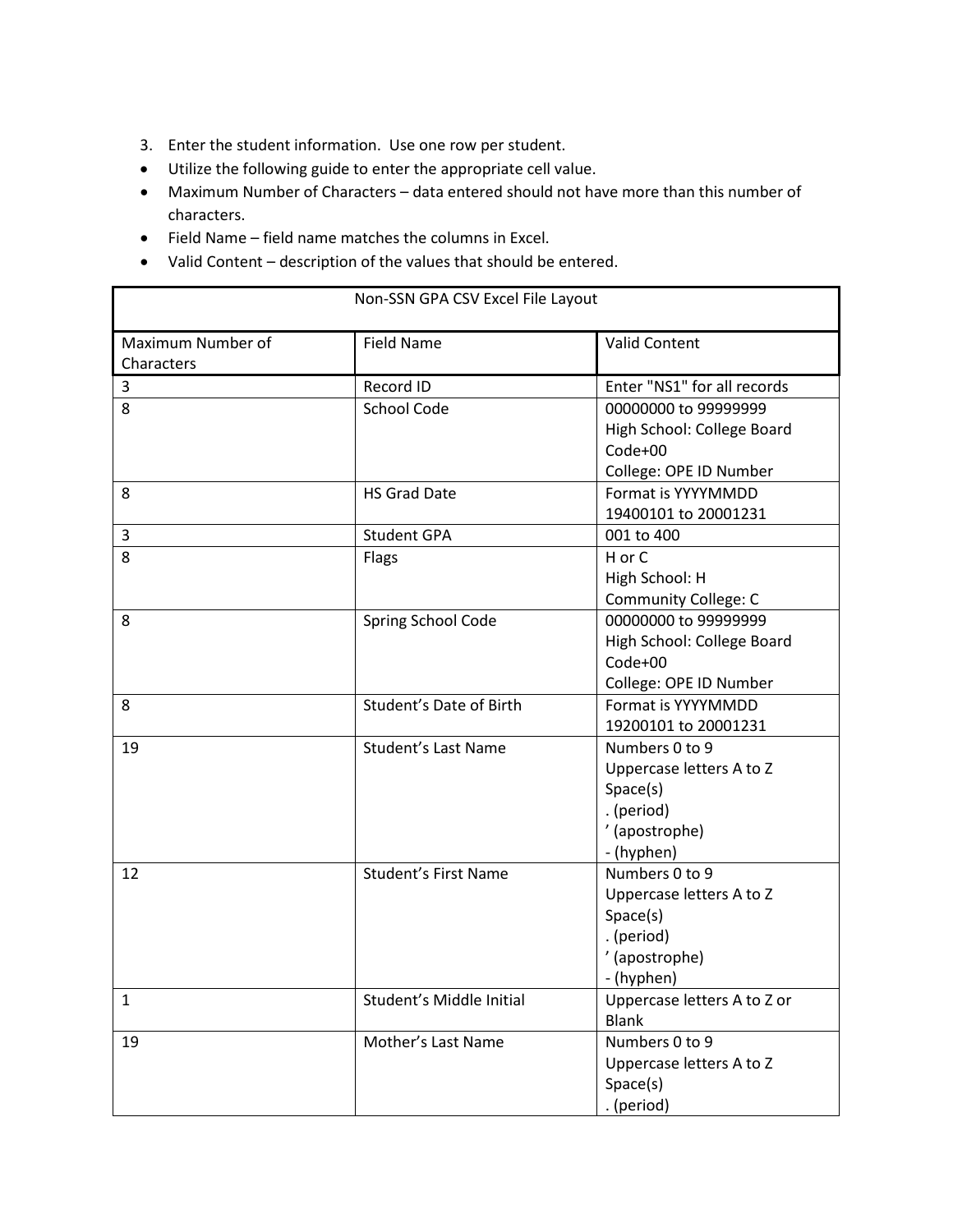|              |                                 | ' (apostrophe)                   |
|--------------|---------------------------------|----------------------------------|
|              |                                 | - (hyphen)                       |
| 19           | Father's Last Name              | Numbers 0 to 9                   |
|              |                                 | Uppercase letters A to Z         |
|              |                                 | Space(s)                         |
|              |                                 | . (period)                       |
|              |                                 | ' (apostrophe)                   |
|              |                                 | - (hyphen)                       |
| 35           | <b>Student's Street Address</b> | Numbers 0 to 9                   |
|              |                                 | Uppercase letters A to Z         |
|              |                                 | . (period)                       |
|              |                                 | ' (apostrophe)                   |
|              |                                 | - (hyphen)                       |
|              |                                 | , (comma)                        |
|              |                                 | # (number)                       |
|              |                                 | $\omega$ (at)                    |
|              |                                 | % (percent or care of)           |
|              |                                 | & (ampersand)                    |
|              |                                 | / (slash) Space(s)               |
| 17           | Student's City                  | Numbers 0 to 9                   |
|              |                                 | Uppercase letters A to Z         |
|              |                                 | . (period)                       |
|              |                                 | ' (apostrophe)                   |
|              |                                 | - (hyphen)                       |
|              |                                 | , (comma)                        |
|              |                                 | # (number)                       |
|              |                                 | $\omega$ (at)                    |
|              |                                 | % (percent or care of)           |
|              |                                 | & (ampersand)                    |
|              |                                 | / (slash) Space(s)               |
| 5            | Student's Zip Code              | 00000 to 99999                   |
| $\mathbf{1}$ | Student's Gender                | $M = Male$                       |
|              |                                 | $F =$ Female                     |
|              |                                 | $N = Non-binary$                 |
| 10           | Parent's Phone Number           | 0000000000 to                    |
|              |                                 | 999999999 or                     |
|              |                                 | <b>Blank</b>                     |
| 10           | Student's Phone Number          | 0000000000 to                    |
|              |                                 | 999999999 or                     |
|              |                                 | <b>Blank</b>                     |
| 50           | <b>Student's Email Address</b>  | <b>Blank</b>                     |
|              |                                 | If non-blank:                    |
|              |                                 | One and only one "@" allowed.    |
|              |                                 | Before @:                        |
|              |                                 | • at least one valid character   |
|              |                                 | • all characters in the range of |
|              |                                 | ASCII 33-                        |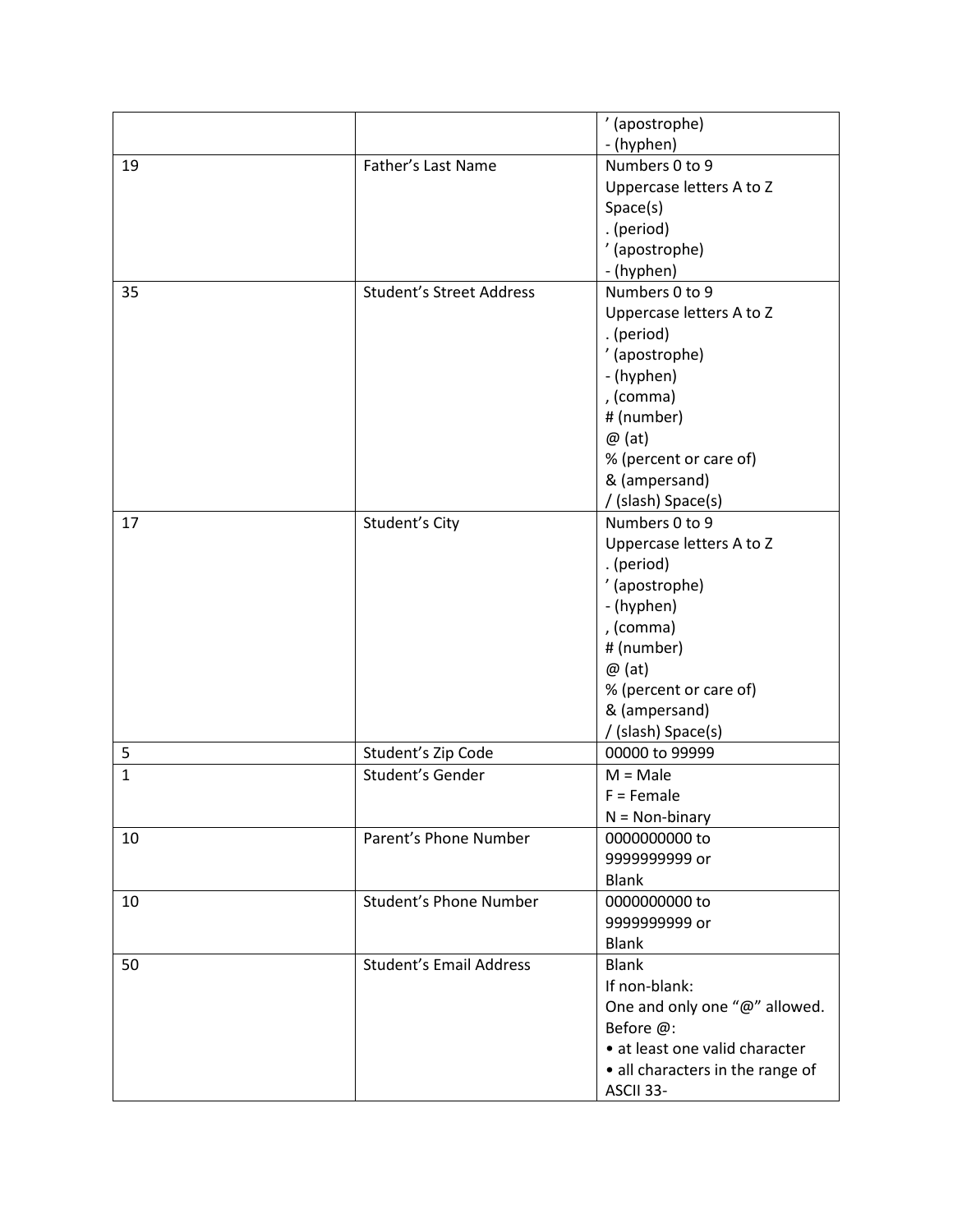|    |                                               | 126, except for the following 12<br>characters < > () $[ ] \ \ , \ ; \cdot \cdot \cdot \omega$<br>• period (.) cannot be first, last<br>or adjacent to another period<br>After @:<br>• at least one valid character<br>• only letters, digits, hyphen,<br>underscore, and period (A-Z, a-<br>$2, 0-9, -7, -7$ .<br>• hyphen, underscore, and<br>period cannot be first, last, or<br>adjacent to a period                                                                                                                                            |
|----|-----------------------------------------------|-----------------------------------------------------------------------------------------------------------------------------------------------------------------------------------------------------------------------------------------------------------------------------------------------------------------------------------------------------------------------------------------------------------------------------------------------------------------------------------------------------------------------------------------------------|
| 50 | Parent's Email Address                        | <b>Blank</b><br>If non-blank:<br>One and only one "@" allowed.<br>Before @:<br>• at least one valid character<br>• all characters in the range of<br>ASCII 33-<br>126, except for the following 12<br>characters < > $() [] \$ , ; : " @<br>• period (.) cannot be first, last<br>or adjacent to another period<br>After @:<br>• at least one valid character<br>• only letters, digits, hyphen,<br>underscore, and period (A-Z, a-<br>z, 0-9, -, $\_,$ .)<br>• hyphen, underscore, and<br>period cannot be first, last, or<br>adjacent to a period |
| 9  | Student's Dream Act ID                        | 000100001 to 000999999 or<br><b>Blank</b>                                                                                                                                                                                                                                                                                                                                                                                                                                                                                                           |
| 3  | <b>Required Data Element</b>                  | $^{\rm II}$ , $\sim$ , $^{\rm II}$                                                                                                                                                                                                                                                                                                                                                                                                                                                                                                                  |
| 20 | School Student ID                             | Numbers 0 to 9<br>Uppercase letters A to Z<br>. (period)<br>' (apostrophe)<br>- (hyphen)<br>, (comma)                                                                                                                                                                                                                                                                                                                                                                                                                                               |
| 10 | <b>State Student Identification</b><br>Number | 0000000000 to 9999999999                                                                                                                                                                                                                                                                                                                                                                                                                                                                                                                            |